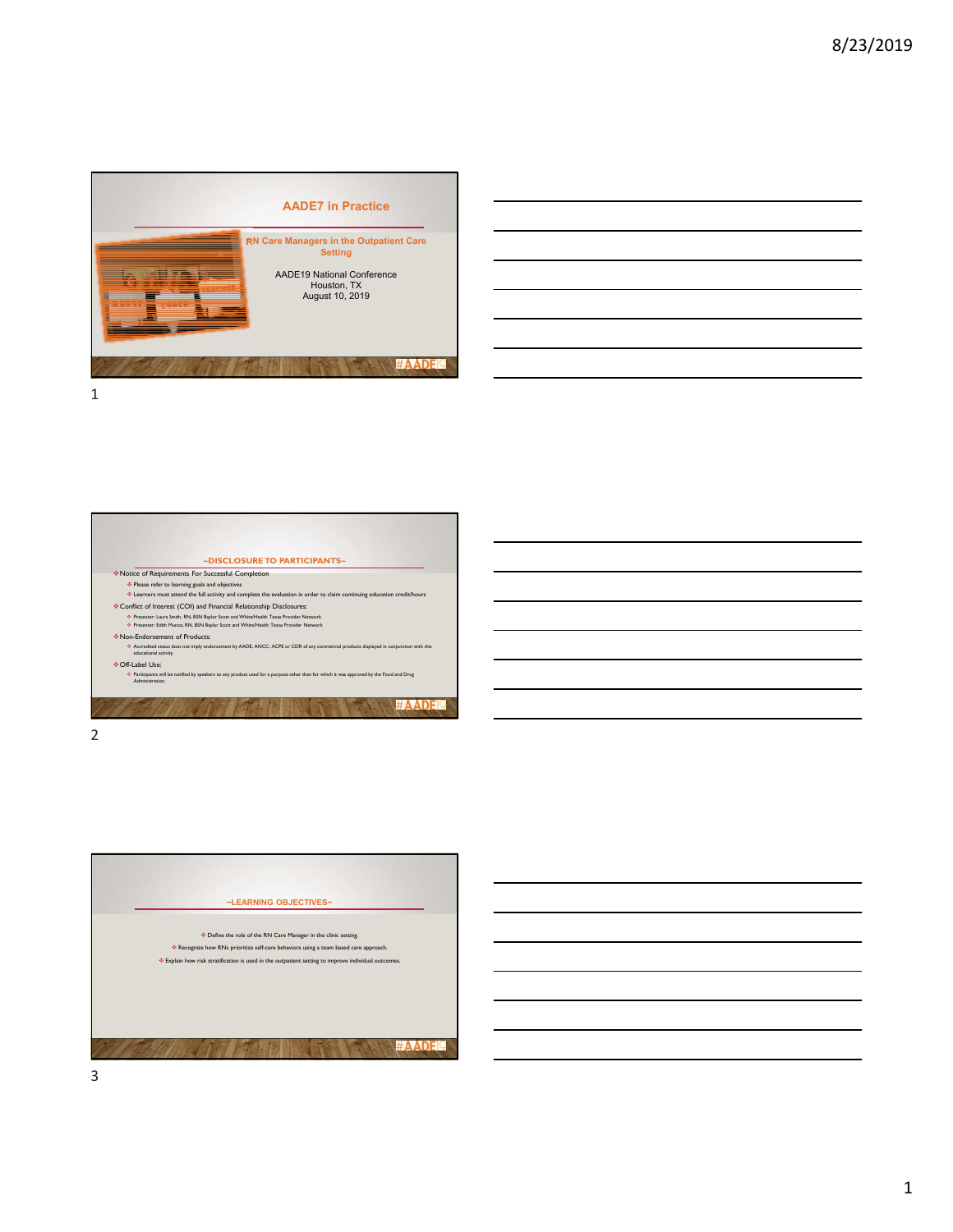





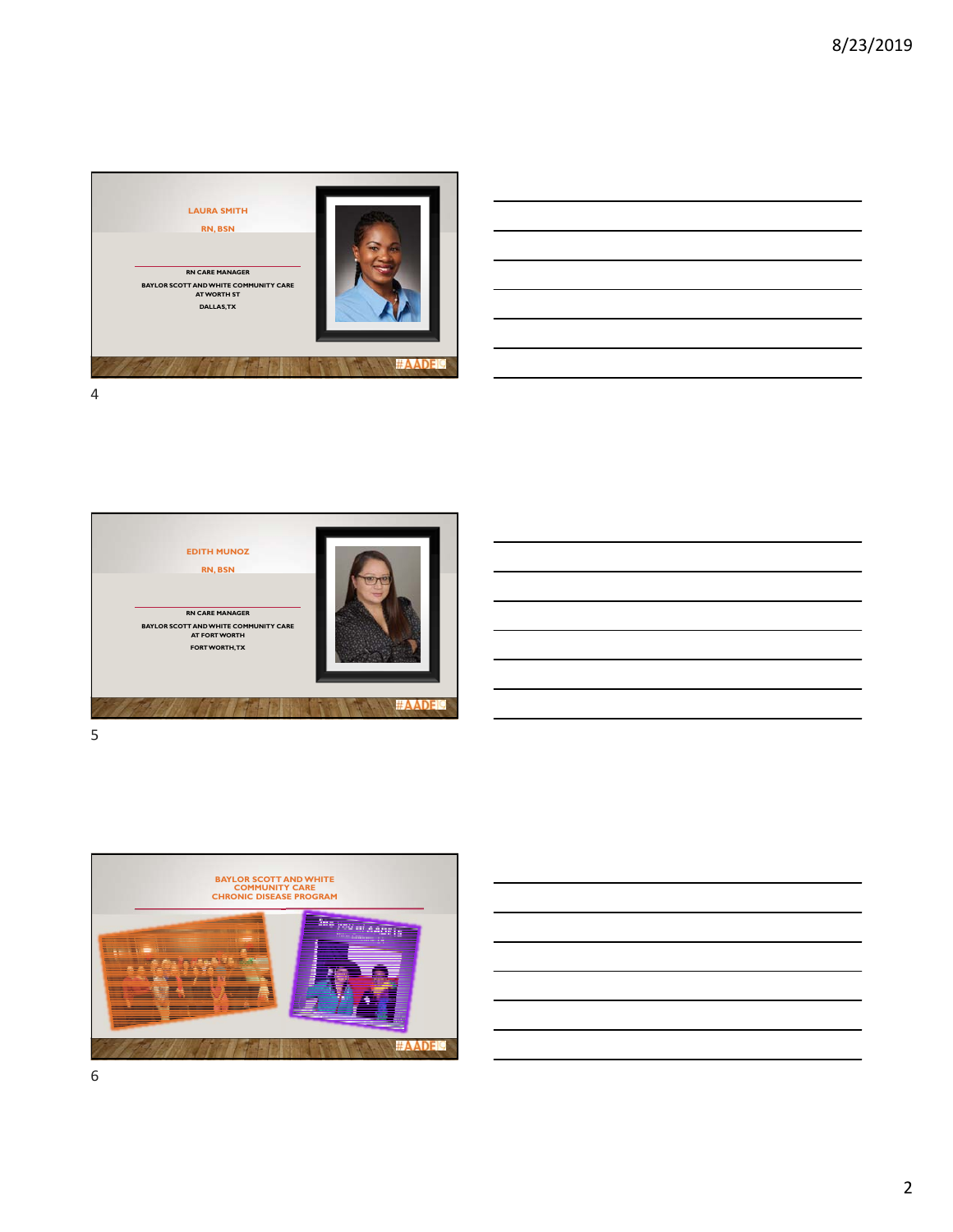







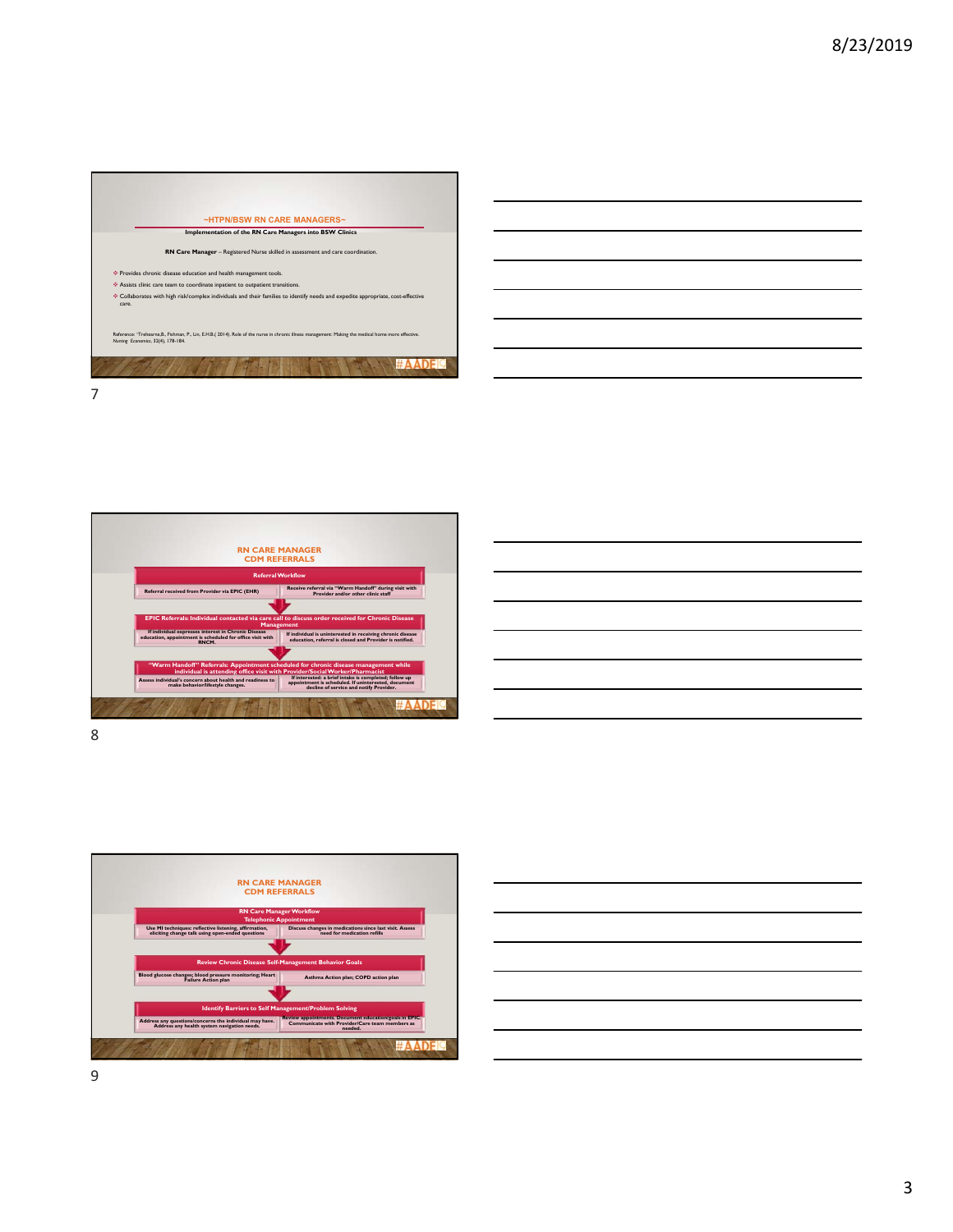



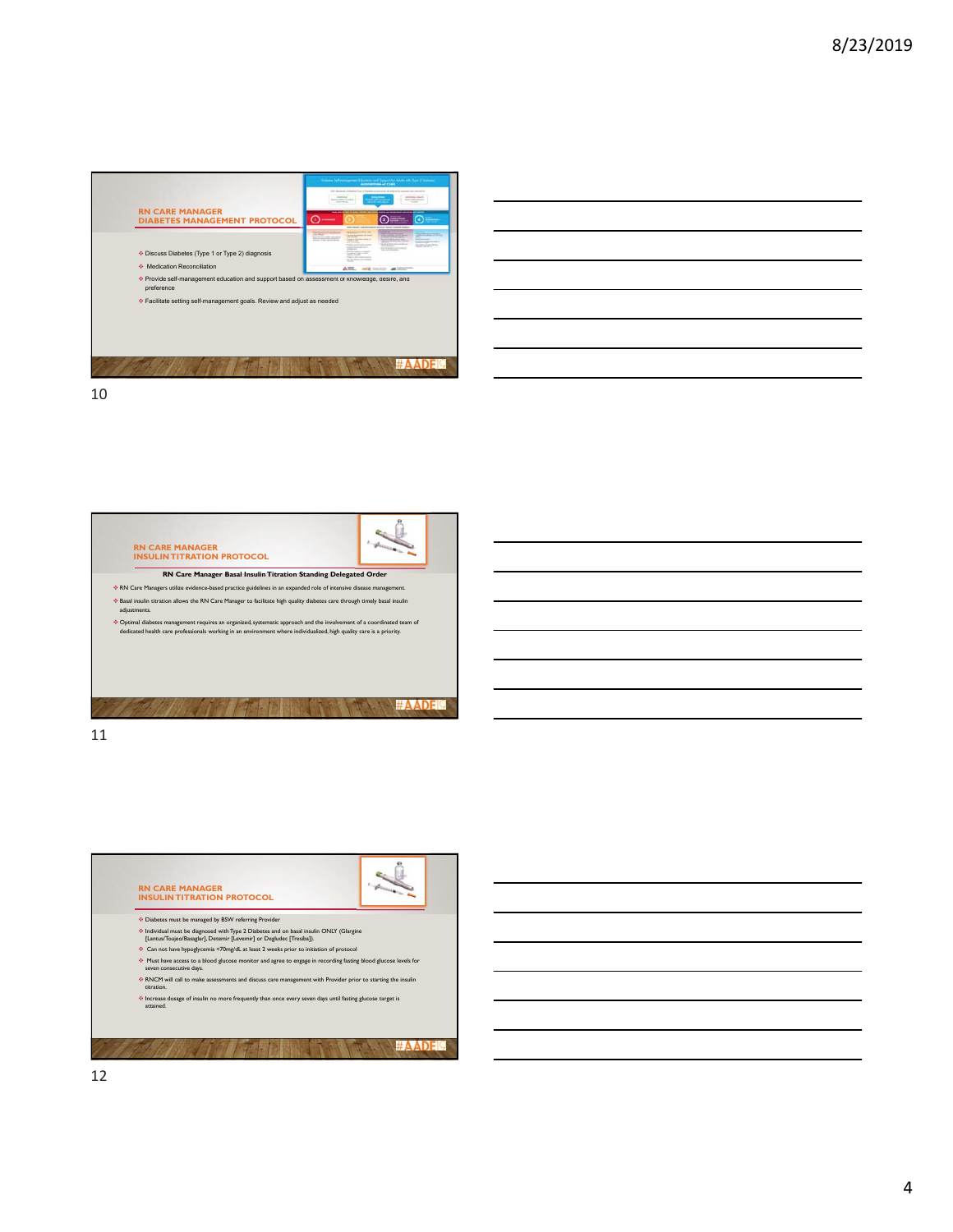





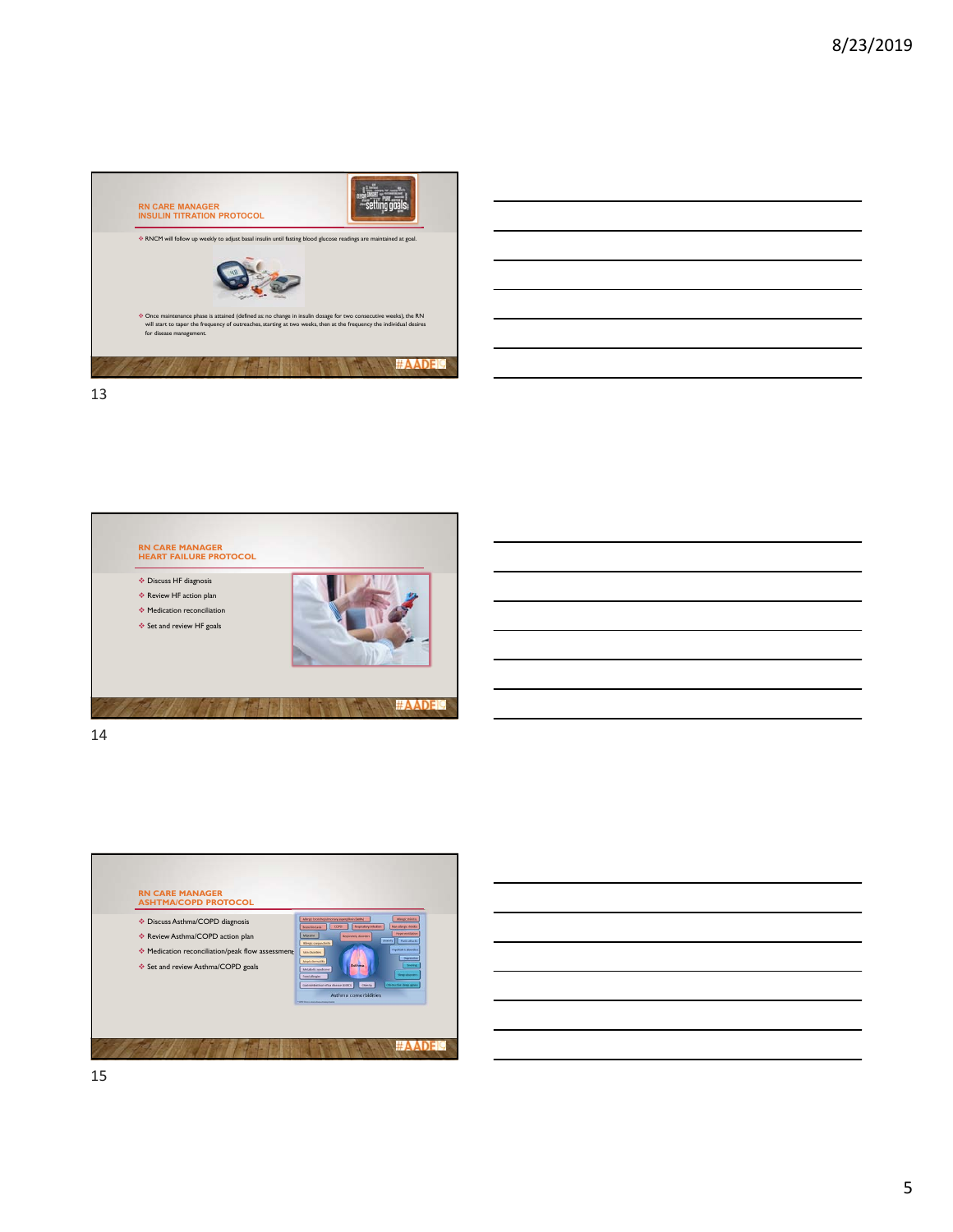



16



17



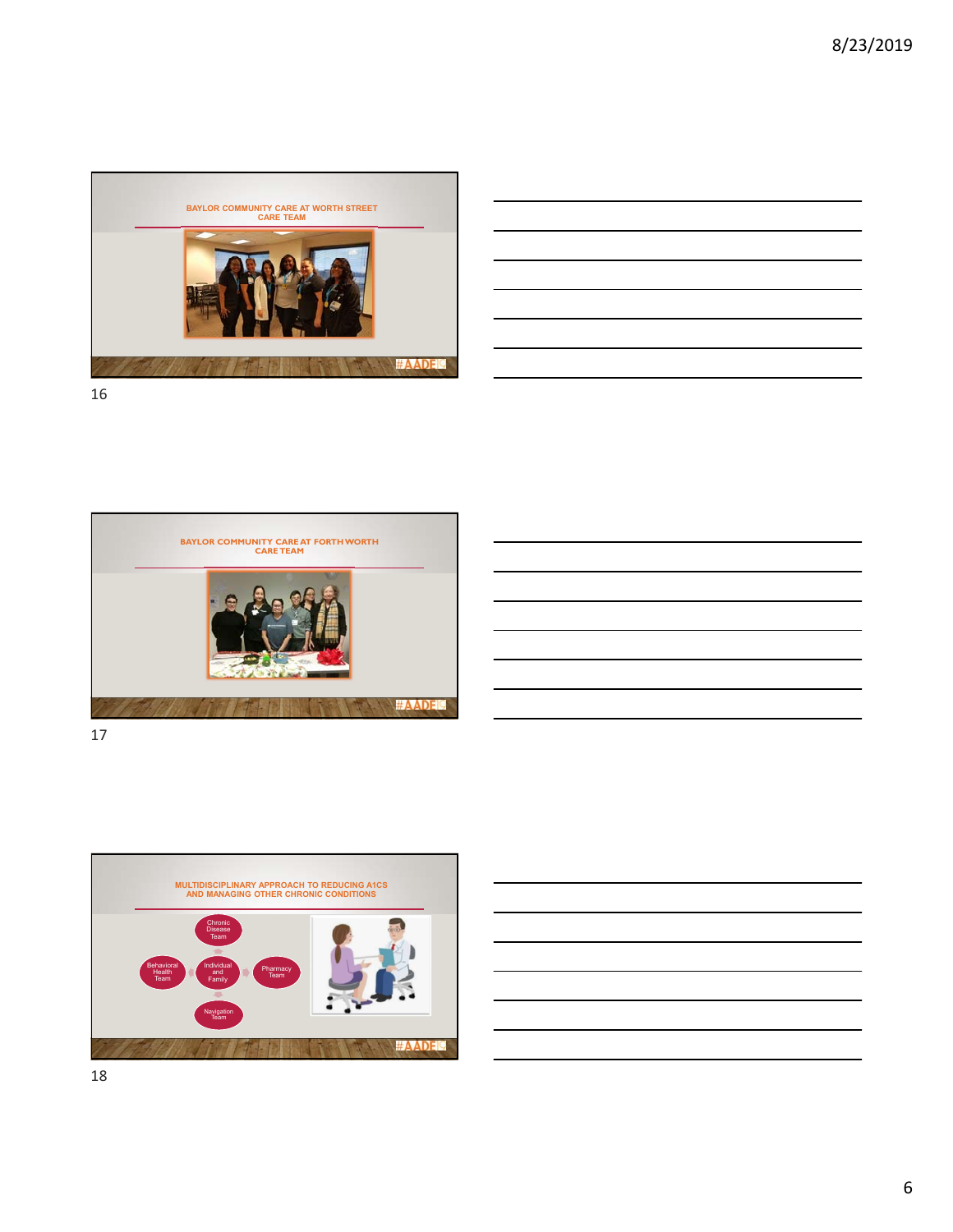



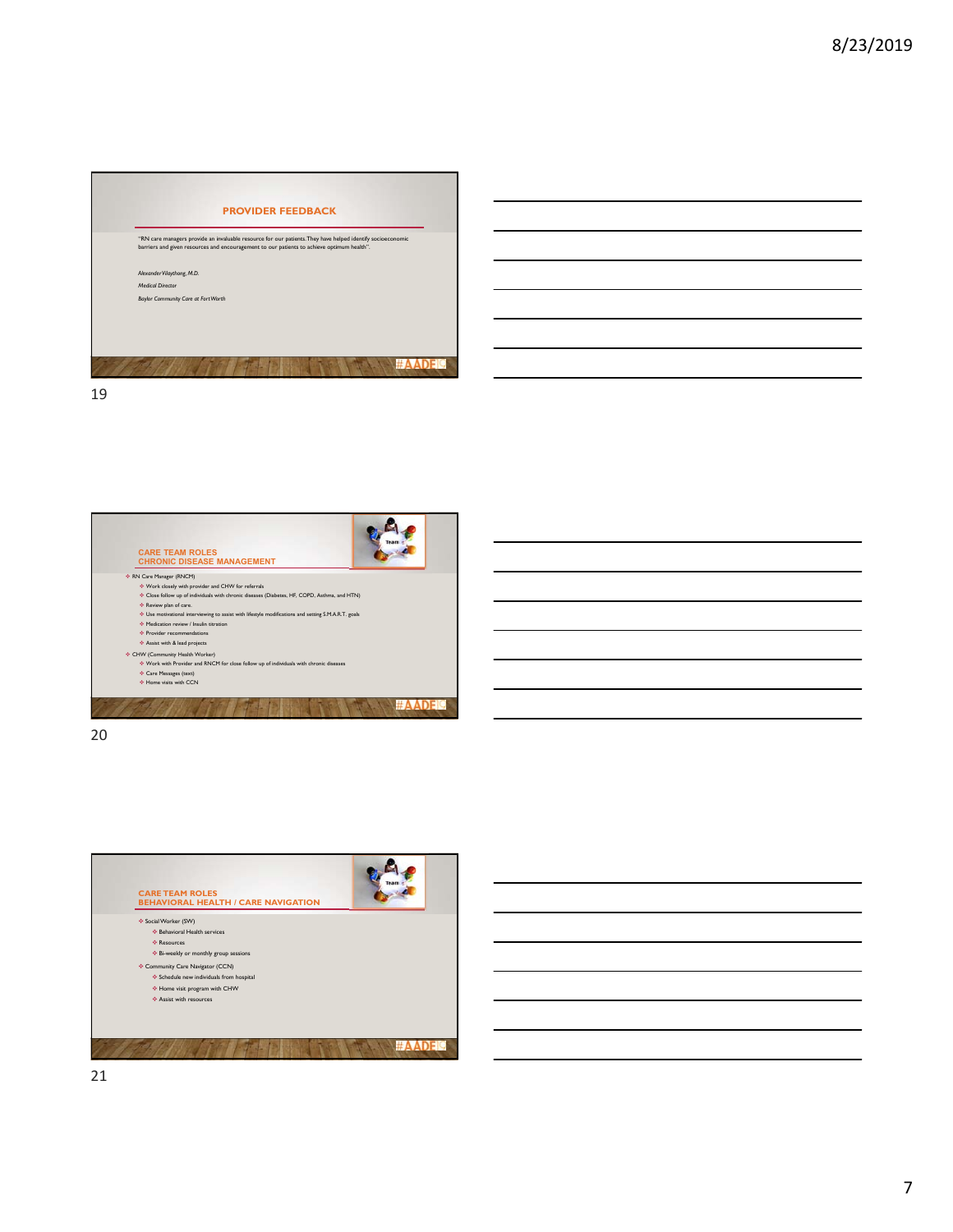

**TEAM BASED CARE HUDDLES**  $\div$ RN led Meet weekly or every other week.  $\hat{\div}$  Focus on individuals with frequent ER/hospital visits Goal: Reduce hospitalizations RN Care Manager Pharm D Social Worker Care N **Provider** • Barrier eral Health • Risk Stratification • ED Admission and Tracking • Meeting Notes • Medication Management • Medication Education • Cost Savings • Home Visit • Multiple Facility Management identification **#AADEL SANTA PR** 







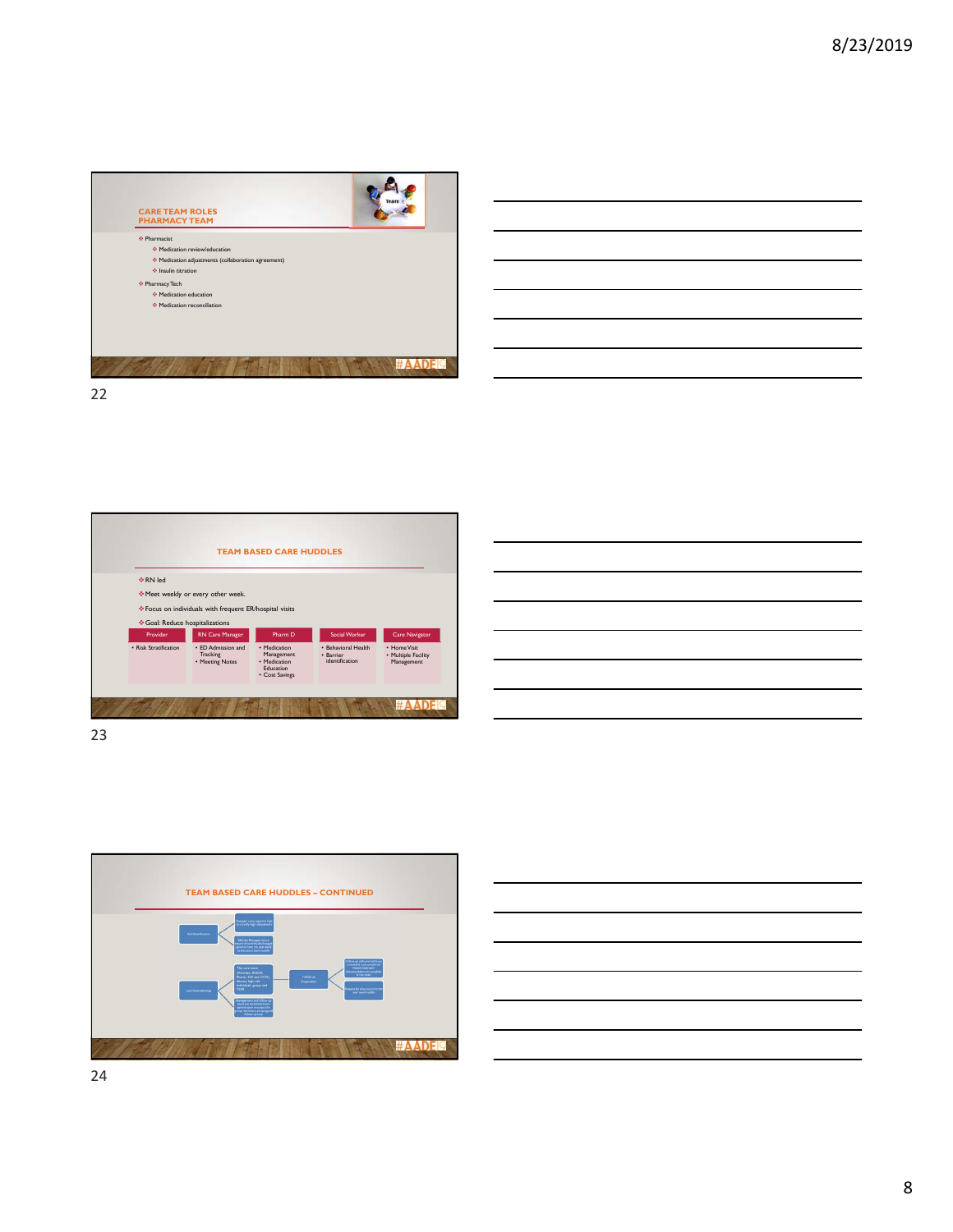



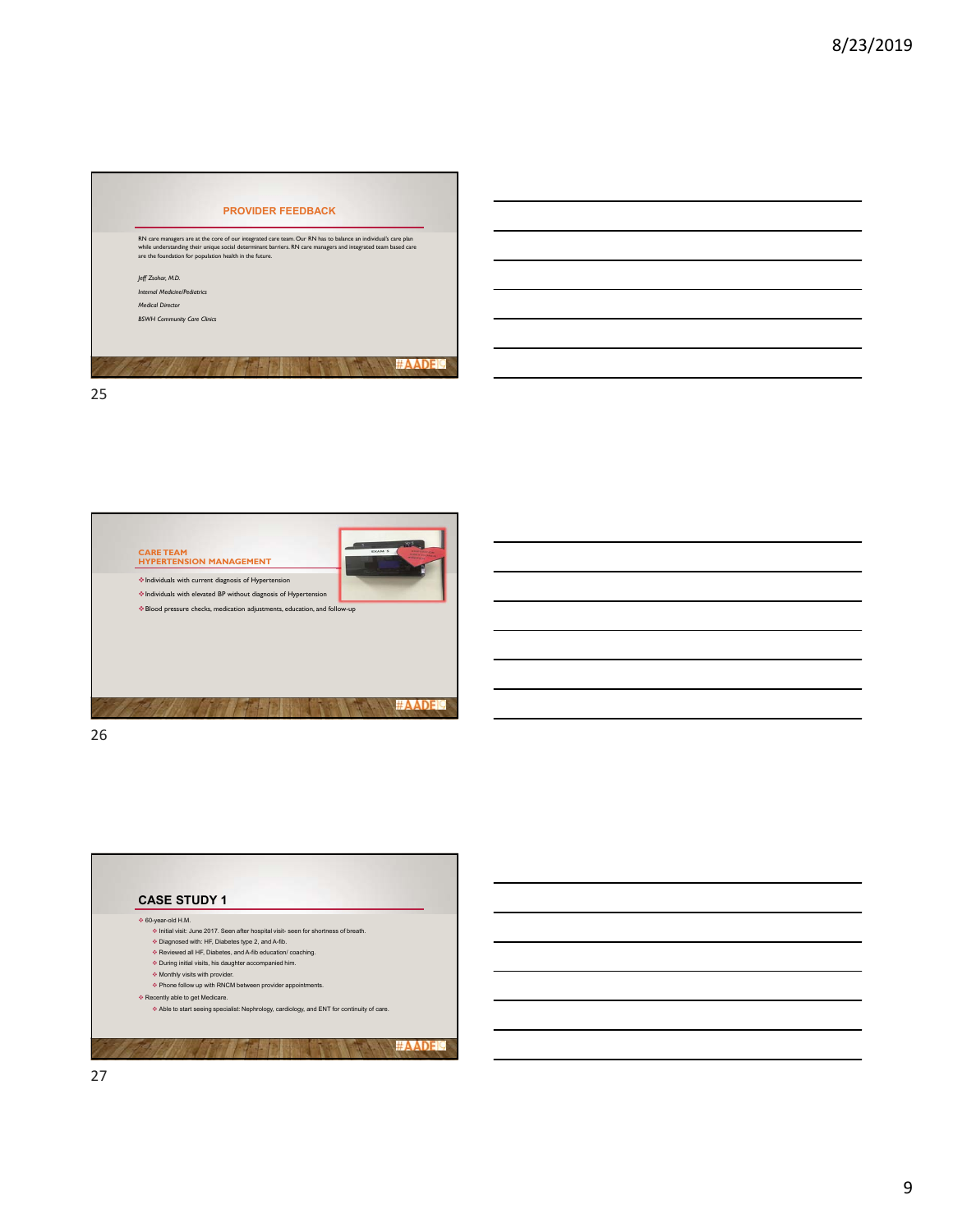



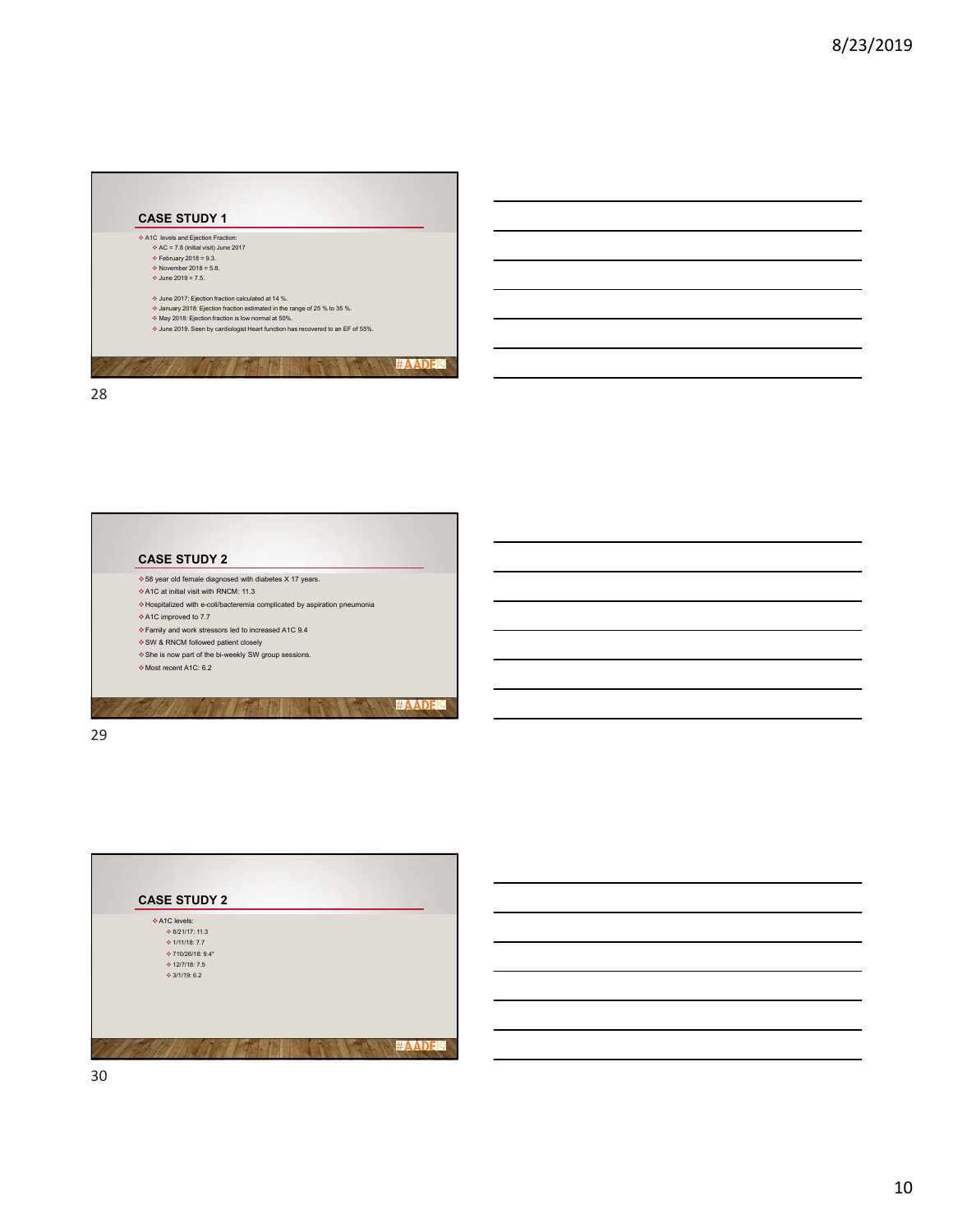









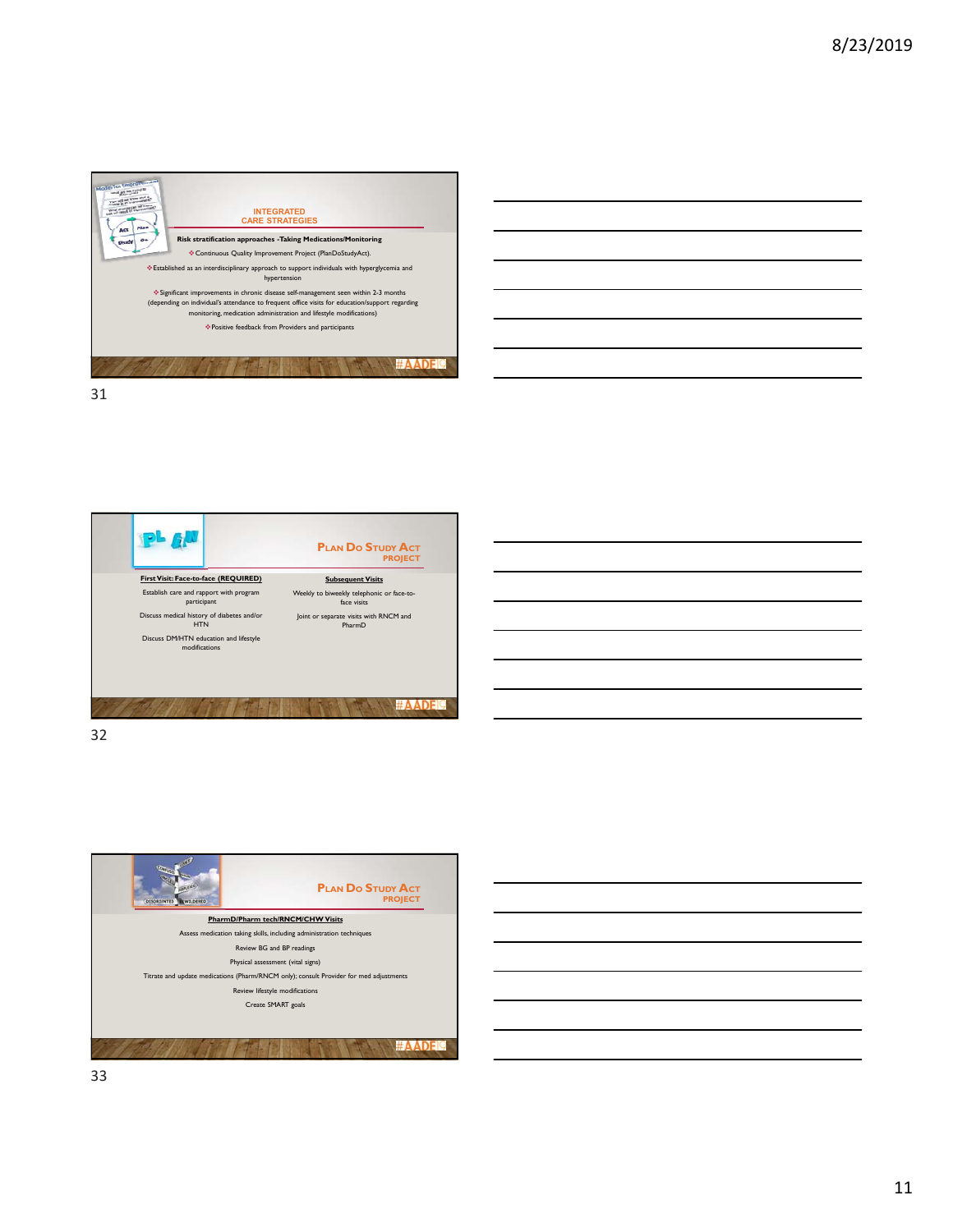





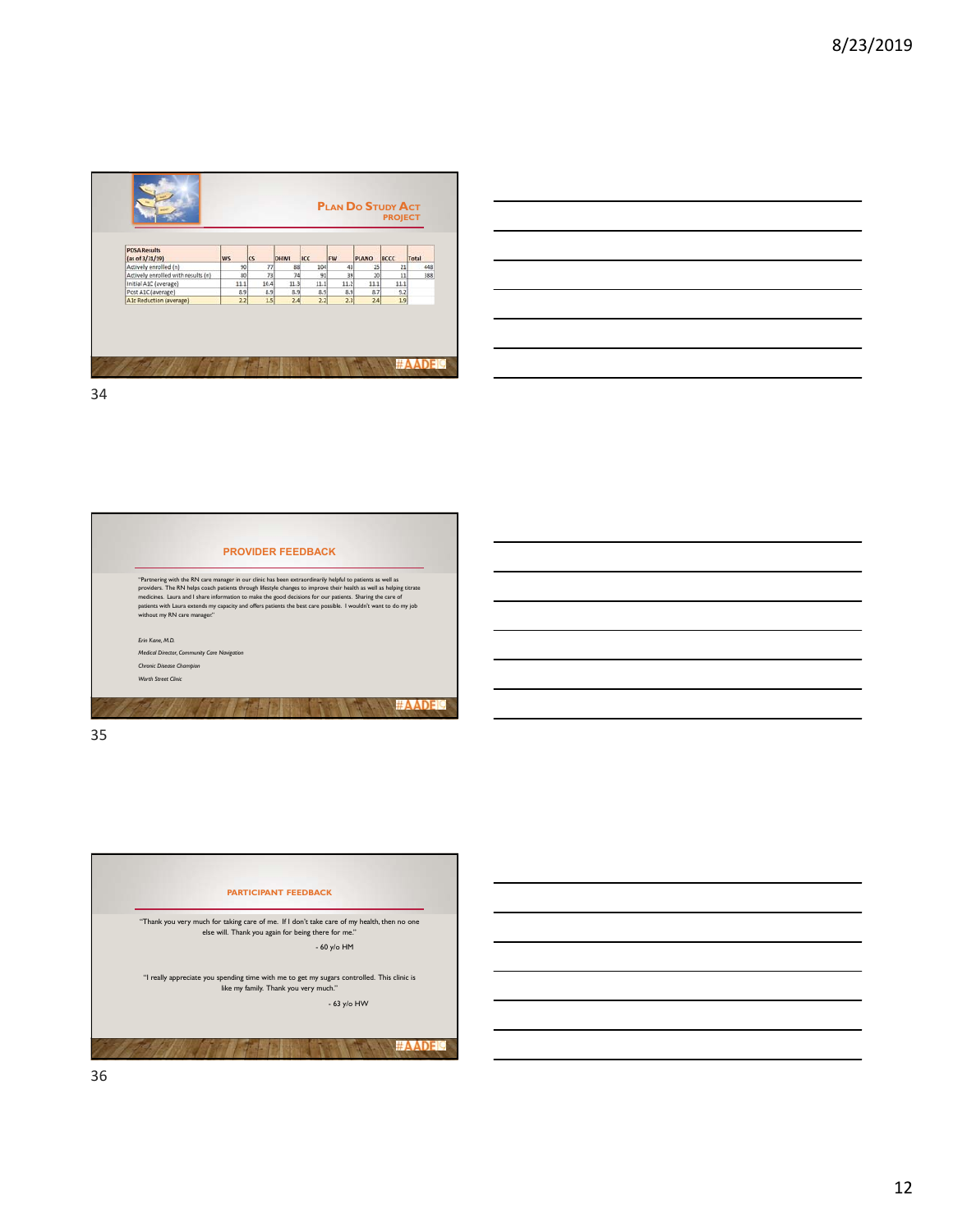

|                                                                                                                                                                                                                                      |  |  | <b>Service Contract</b> |
|--------------------------------------------------------------------------------------------------------------------------------------------------------------------------------------------------------------------------------------|--|--|-------------------------|
|                                                                                                                                                                                                                                      |  |  |                         |
| <u>successive and the contract of the contract of the contract of the contract of the contract of the contract of the contract of the contract of the contract of the contract of the contract of the contract of the contract o</u> |  |  |                         |
|                                                                                                                                                                                                                                      |  |  |                         |
| <u> Andreas Andreas Andreas Andreas Andreas Andreas Andreas Andreas Andreas Andreas Andreas Andreas Andreas Andr</u>                                                                                                                 |  |  |                         |
|                                                                                                                                                                                                                                      |  |  |                         |
| <u> 1989 - Johann Stoff, amerikansk politiker (d. 1989)</u>                                                                                                                                                                          |  |  |                         |
|                                                                                                                                                                                                                                      |  |  |                         |



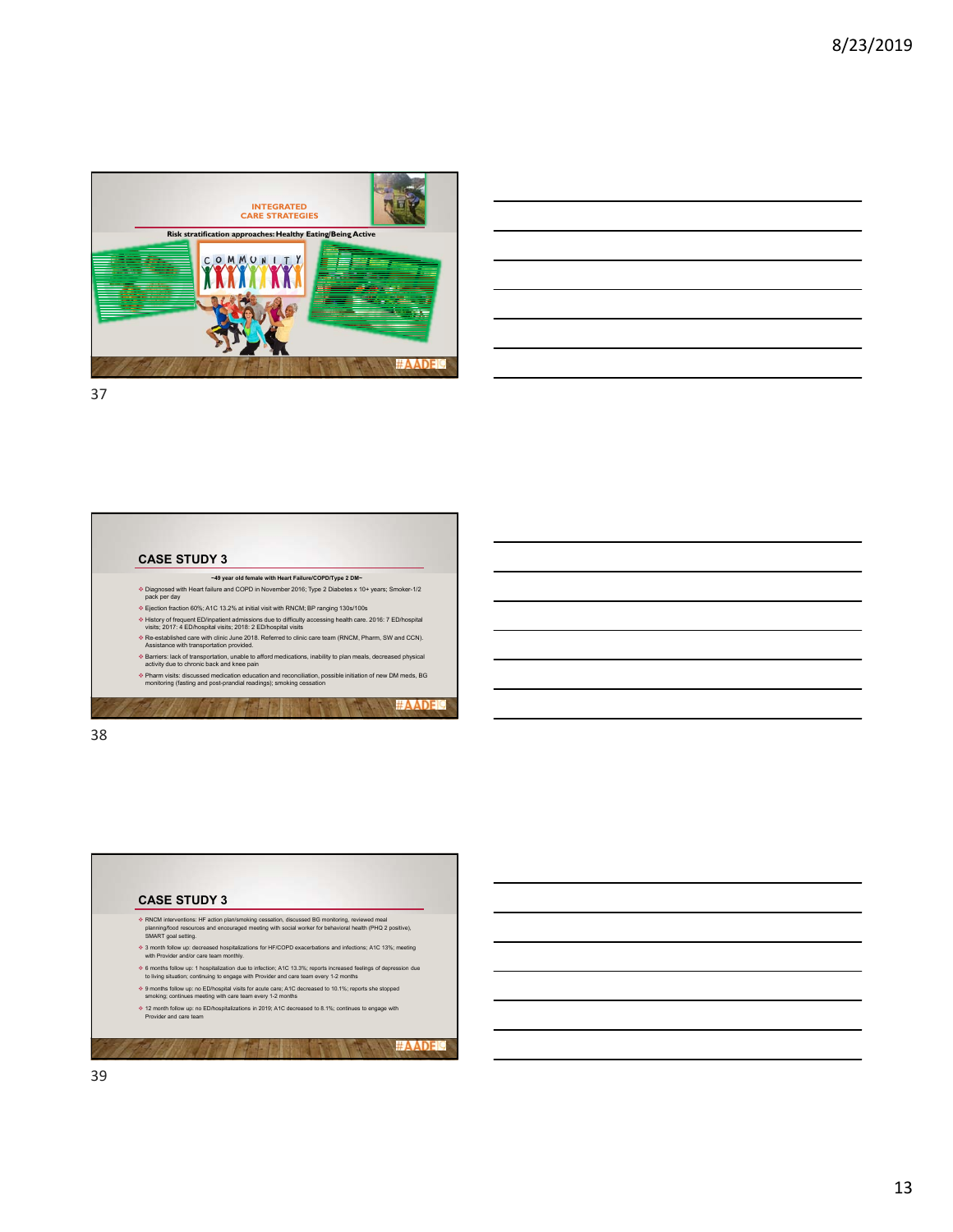

## **CASE STUDY 4**

- Pharm visits: insulin titration (if applicable), BG monitoring and smoking cessation. 1st visit average FBG: 350 mg/dL average PP: 258 mg/dL.
- RNCM interventions: lifestyle modifications, discuss barriers, SMART goal setting.
- Follow up A1C 1st 3 months A1C decreased to 7.5%
- A1C increased back to 14% due to stressors, poor medication taking skills and unhealthy meal choices; re-introduced to program.
- After 6 months with program A1C decreased to 6.7%. FBG average: 129 mg/dL PP average: 145 mg/dL

**#AADEI**